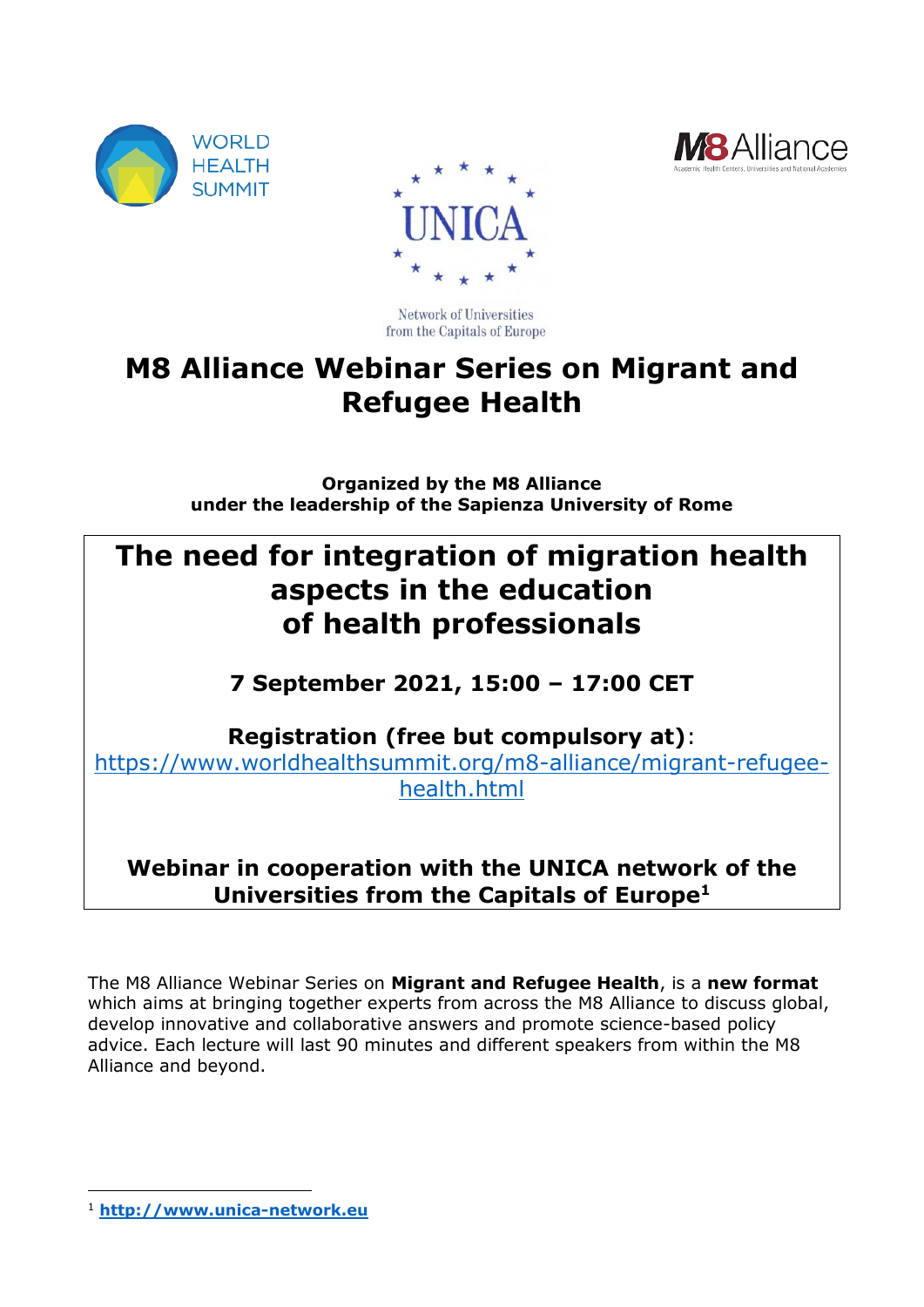#### **PROGRAM**

#### **WELCOME**

*Luciano Saso,* Coordinator M8 Alliance Webinar Series on Migrant and Refugee Health and President of UNICA

#### **PANEL SESSION**

chaired by *Stephen A. Matlin*, Visiting Professor, Institute of Global Health Innovation, Imperial College London, UK

#### **Speakers:**

**Migration and the social and political determinants of health: Perspectives for medical education,** *by Michael Knipper*, Associate Professor of History, Anthropology and Ethics in Medicine, Global Health, Institute for the History of Medicine, Justus-Liebig-Universität, Gießen, Germany

**Diversity competent health professionals – a crucial step towards inclusive health care for migrants and ethnic minorities** *by Allan Krasnik*, Emeritus Professor, Department of Public Health, University of Copenhagen, Denmark

**One for all and all for one,** *by Martin McKee* Professor of European Public Health, London School of Hygiene and Tropical Medicine, UK

**Cultural competence: Educating health professionals about migrant and refugee health,** *by Irena Papadopoulos*, Professor of Transcultural Health and Nursing, School of Health and Education, Middlesex University, London, UK

**Migration matters: Intersectionality, equity, and health professional education,** *by Denise L. Spitzer*, Professor, School of Public Health, University of Alberta, Edmonton, Canada

**Introduction of University of Pécs Medical School migration health training programs,** *by Istvan Szilard*, Professor & Chief Scientific Adviser University of Pecs Medical School, Hungary

#### **Q&A**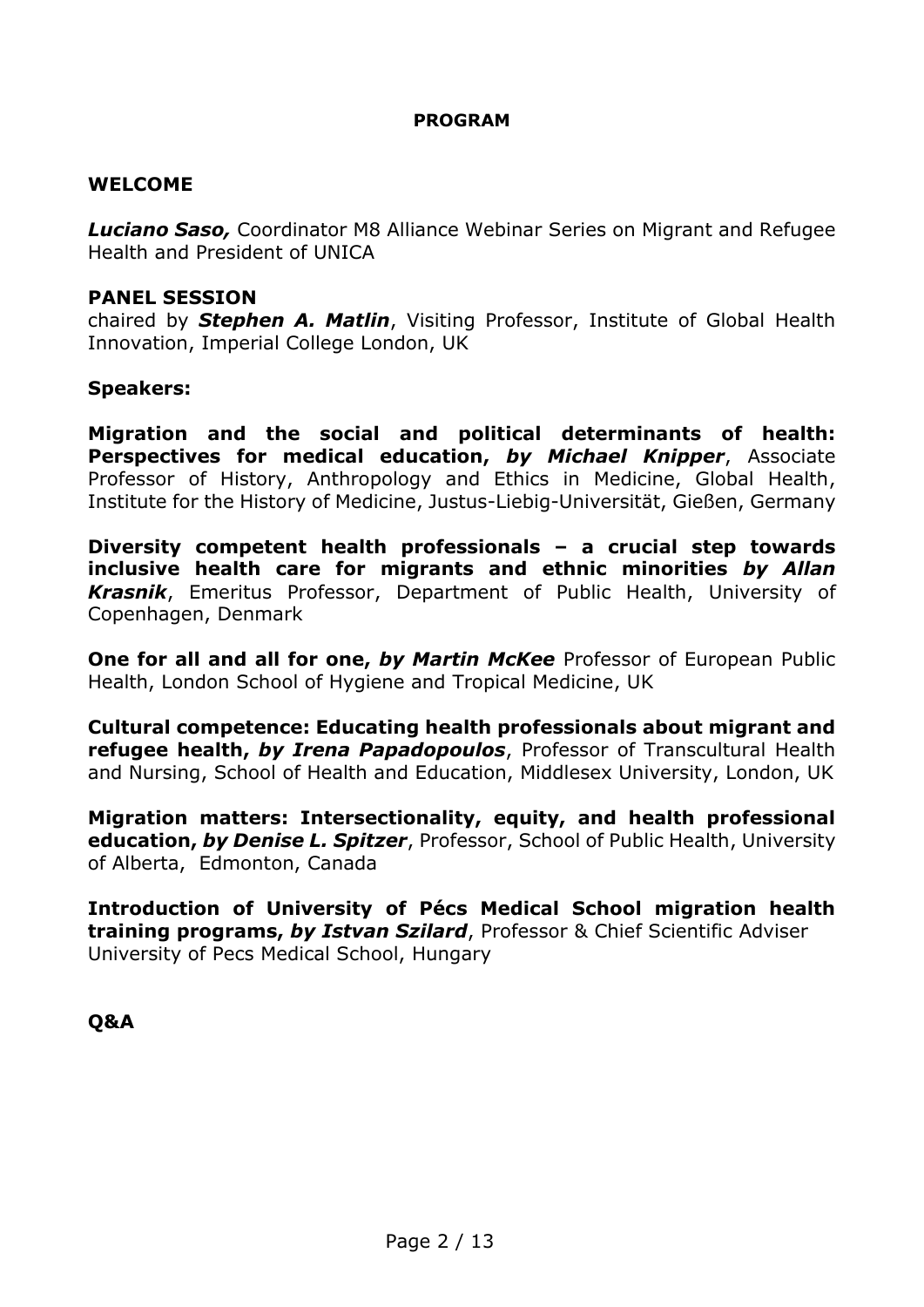### **DISCUSSION**

This webinar has the theme *The need for integration of migration health aspects in the education of health professionals.* The intention is to cover wide-ranging aspects of the topic – including, but not limited to, the health issues affecting migrants and refugees for which focused education of health professionals is needed; additional skills and competencies (including communication and cultural competence) that need to be developed; overcoming academic/institutional resistance to such modifications in the education of health professionals; synergies of such education with broader health goals such as the SDGs/Universal Health Coverage (health equity/leaving no-one behind) and public health/health security (e.g., in the time of COVID-19, "no-one is safe until everyone is safe").

#### **Rapporteur**

**Stephen Matlin, Visiting Professor, Institute of Global Health Innovation,** Imperial College London, UK



#### **SPEAKERS AND ABSTRACTS**

*Luciano Saso* (Faculty of Pharmacy and Medicine, Sapienza University of Rome, Italy) received his PhD in Pharmaceutical Sciences from Sapienza University in 1992. He is author of more than 250 scientific articles published in peer reviewed international journals with impact factor (SASO-L in [www.pubmed.com,](http://www.pubmed.com/) total impact factor > 800, Hindex Google Scholar 47, Scopus 39). He coordinated several research projects and has been referee for many national and international funding agencies and

international scientific journals in the last 30 years. Prof. Saso has extensive experience in international relations and he is currently Vice-Rector for European University Networks at Sapienza University of Rome. In the last 15 years, he participated in several projects and has been speaker and chair at many international conferences organised by the UNICA network of the universities from the Capitals of Europe [\(http://www.unica-network.eu/\)](http://www.unica-network.eu/) and other university associations. Prof. Saso has been Member of the Steering Committee of UNICA for two mandates (2011-2015) and he is currently President of UNICA (2015-2023). Prof. Saso is a member of the executive committee of the M8 Alliance of Academic Health Centers, Universities and National Academies [\(https://www.worldhealthsummit.org/m8-alliance.html\)](https://www.worldhealthsummit.org/m8-alliance.html) and Coordinator of the M8 Alliance webinar series on Migrant and Refugee Health [https://www.worldhealthsummit.org/m8-alliance/topics/migrant-and-refugee](https://www.worldhealthsummit.org/m8-alliance/topics/migrant-and-refugee-health.html)[health.html](https://www.worldhealthsummit.org/m8-alliance/topics/migrant-and-refugee-health.html)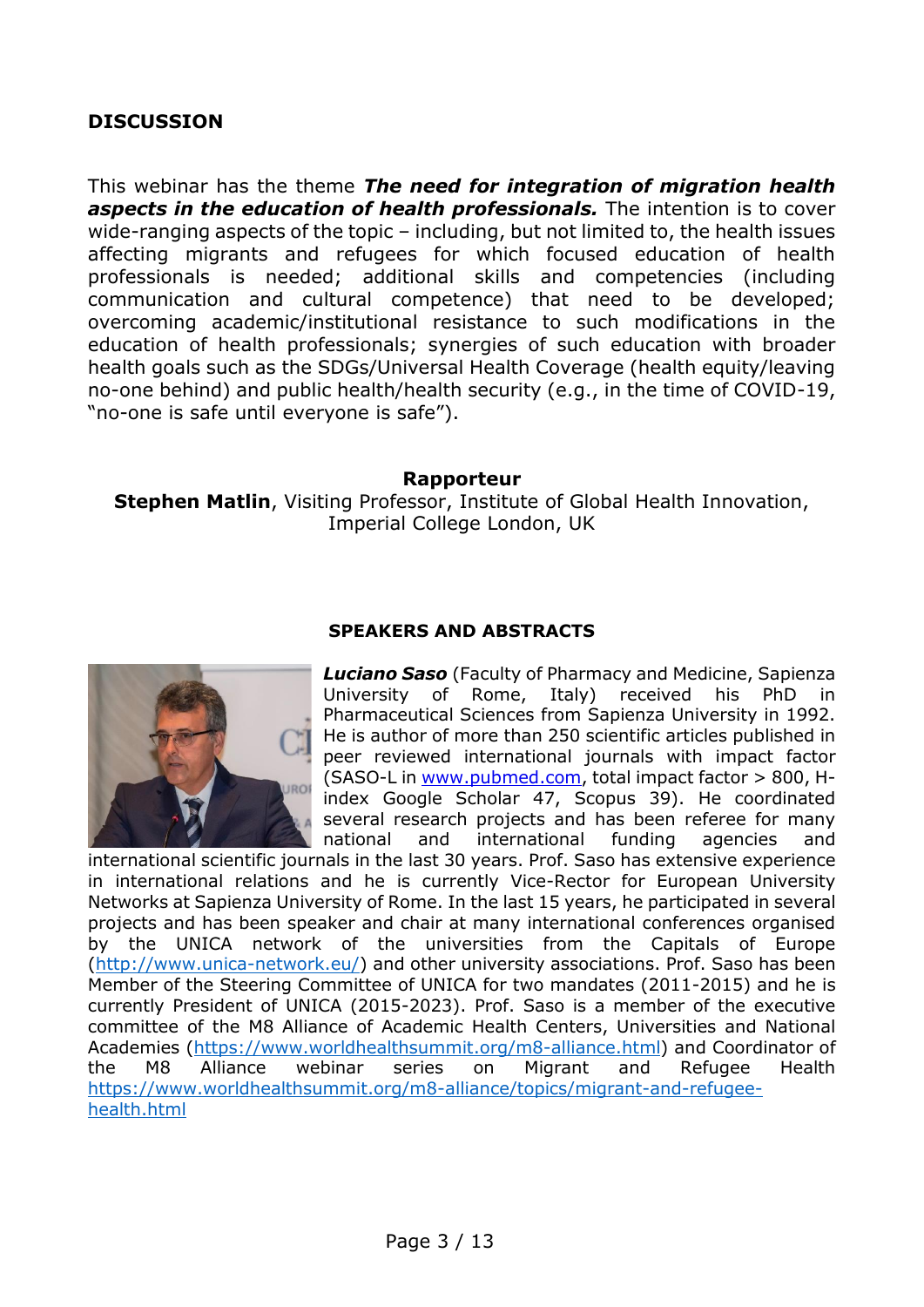

*Stephen A. Matlin* is a Visiting Professor in the Institute of Global Health Innovation at Imperial College London, Senior Fellow in the Global Health Centre at the Graduate Institute of International and Development Studies, Geneva and Secretary of the International Organization for Chemical Sciences in Development. Educated at Imperial College London as an organic chemist, Stephen worked in academia for over 20 years, including as Professor of Biological Chemistry at City University London and at Warwick University, researching in areas including medicinal chemistry and collaborating with the WHO Special Programmes in human reproduction and tropical diseases. This was

followed by periods as Director of the Health and Education Division in the Commonwealth Secretariat, as Chief Education Adviser at the UK Department for International Development and as Executive Director of the Global Forum for Health Research in Geneva. He was a co-founder and co-chair of Global Health Europe. In 2015-2020 he was co-principal investigator of a project on the European dimension in the global effort to eradicate polio, based at the Global Health Centre in Geneva and supported by the Bill and Melinda Gates Foundation. He has co-authored a number of reports on the health of migrants and refugees, including a major review in *[Public Health Reviews](https://doi.org/10.1186/s40985-018-0104-9)*.

#### **Migration and the social and political determinants of health: Perspectives for medical education**

#### **Michael Knipper**

Associate Professor of History, Anthropology & Ethics in Medicine, Global Health, Institute for the History of Medicine, Justus-Liebig-Universität, Gießen, Germany

Migration is a complex social phenomenon and intricately linked with health. Analyzing and highlighting the links between migration and health is urgently needed for preventing and combatting health inequities. Yet for the complexity of the topic, and for the fear of nurturing stigma and stereotype images of migrants e.g. as "carriers of disease", talking about migration in medical education is challenging. The classrooms of medical schools are not free of the social, cultural and political perceptions, discourses and fractions in our societies. And the lack of social science and the humanities in medical curricula does not provide a particularly fertile ground for addressing health issues that involve medicine, epidemiology, health policies and systems, anthropology, ethics, and human rights in a coherent and meaningful way.

In this talk, I will present some reflections on how to advance teaching of migration and health in medical education, from a perspective that combines medical history, anthropology and human rights. The historical perspective helps to contextualize current migration dynamics, discourses and (political) responses in the context of today (e.g. the Covid-19 pandemic), of the past (e.g.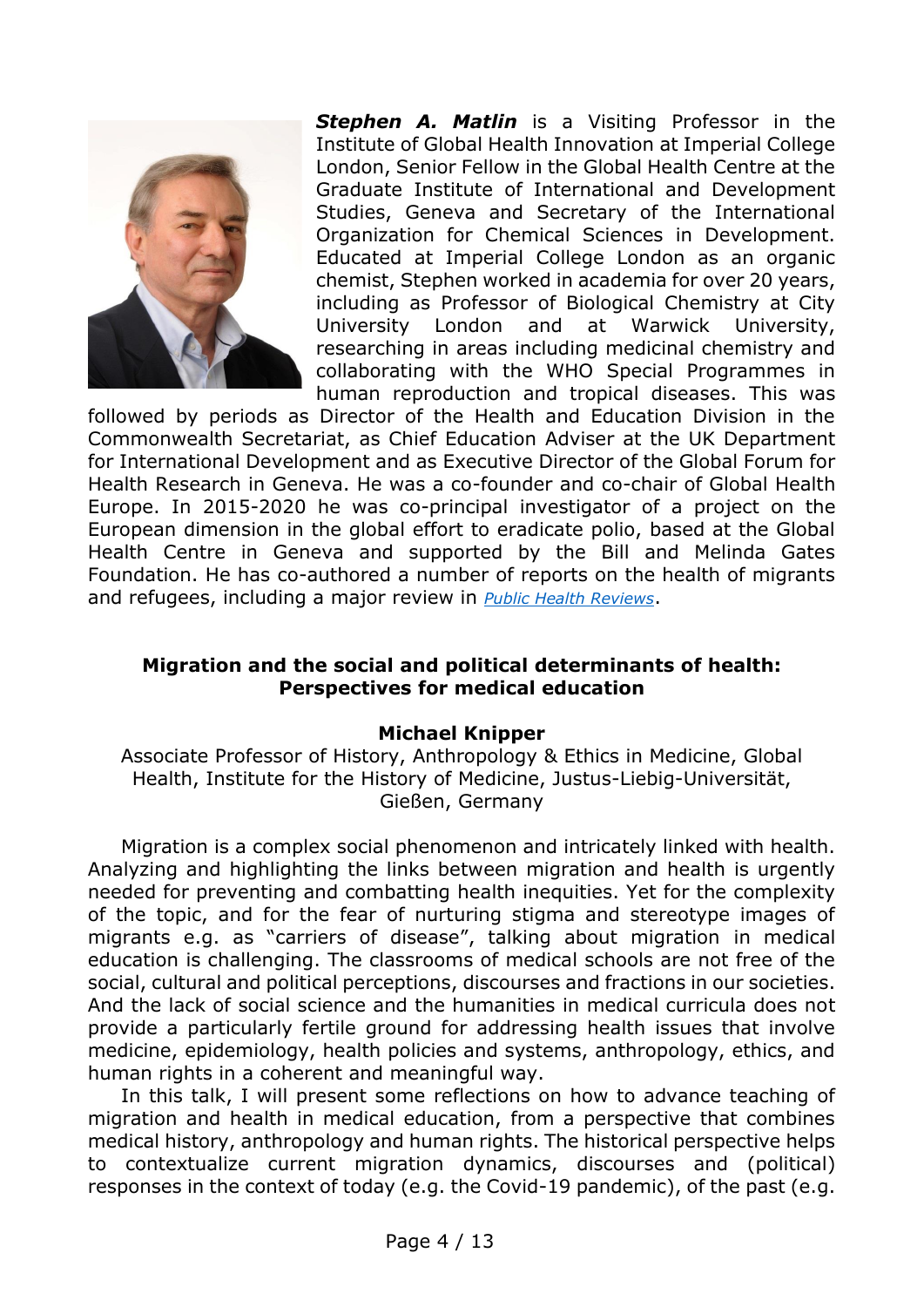the different histories, root-causes and social realities related to migration) and in the larger historical context of (global) health inequities and social medicine. The anthropological approach complements this view by providing avenues to understand dynamics between migration and health locally, with particular attention to the perspectives and perceived needs and priorities of migrants and other actors concerned, including health professionals and host populations. The particular dynamics between social, structural and political determinants of migrant health at specific sites, or affecting specific populations, have to be assessed locally, with sensitivity for the well-known patterns of the detrimental health effects e.g. of poverty, social exclusion, and xenophobia, yet also of the legal and structural barriers to multiple determinants of health due to migration policies and laws. In this perspective, the perceived relevance of "migration" is only the starting point for deeper inquiries. In the classroom, "migration" is helpful as a question; for starting analysis and discussion, yet not as a (premature) answer.

The normative and conceptual framework of this approach consists, finally, in a comprehensive and coherent understanding of health and human rights. Based on international law and the important advancements regarding the operationalization of human rights-based approaches to health in recent decades, the (positive or negative) effects of "upstream" factors – including the social, legal and political determinants of health – need to be addressed. Discussing avenues, means and obstacles for advancing the right to health of migrants is an important exercise not only for students, but for all who still subscribe to the pledge expressed with the UN SDG-Agenda to ensure that "no one is left behind".



*Michael Knipper* is a physician, medical historian and anthropologist, trained in Germany (University of Bonn) and Spain (University of Oviedo). He did clinical work in pediatrics, tropical medicine and primary health care in Germany (1996-97, 2000-2001) and the Amazon region of Ecuador (1997-1999). In his research, he is interested in the history and current dynamics related to social medicine, primary health care, and human rightsbased approaches to health. Since the 1990s, he is working on traditional medicine and intercultural health in Ecuador and Peru. In Germany, his research focus is on the social, cultural, legal and political determinants of migrants' health, with particular attention to mental

health of refugees and to tuberculosis. In teaching, Knipper's focus is on a historically and anthropologically grounded perspective on the social, cultural and ethical dimensions of health, with particular focus on intercultural health, internationalization and migrant health. He developed an award-winning global health curriculum at Giessen University, and is currently directing an interdisciplinary teaching program on migration and human rights. He served as national expert for Germany of the MIPEX health strand 2015 and 2020, and as consultant on migration and health for WHO, IOM and Doctors of the World. He was member of the UCL-Lancet-Commission on Migration and Health (2017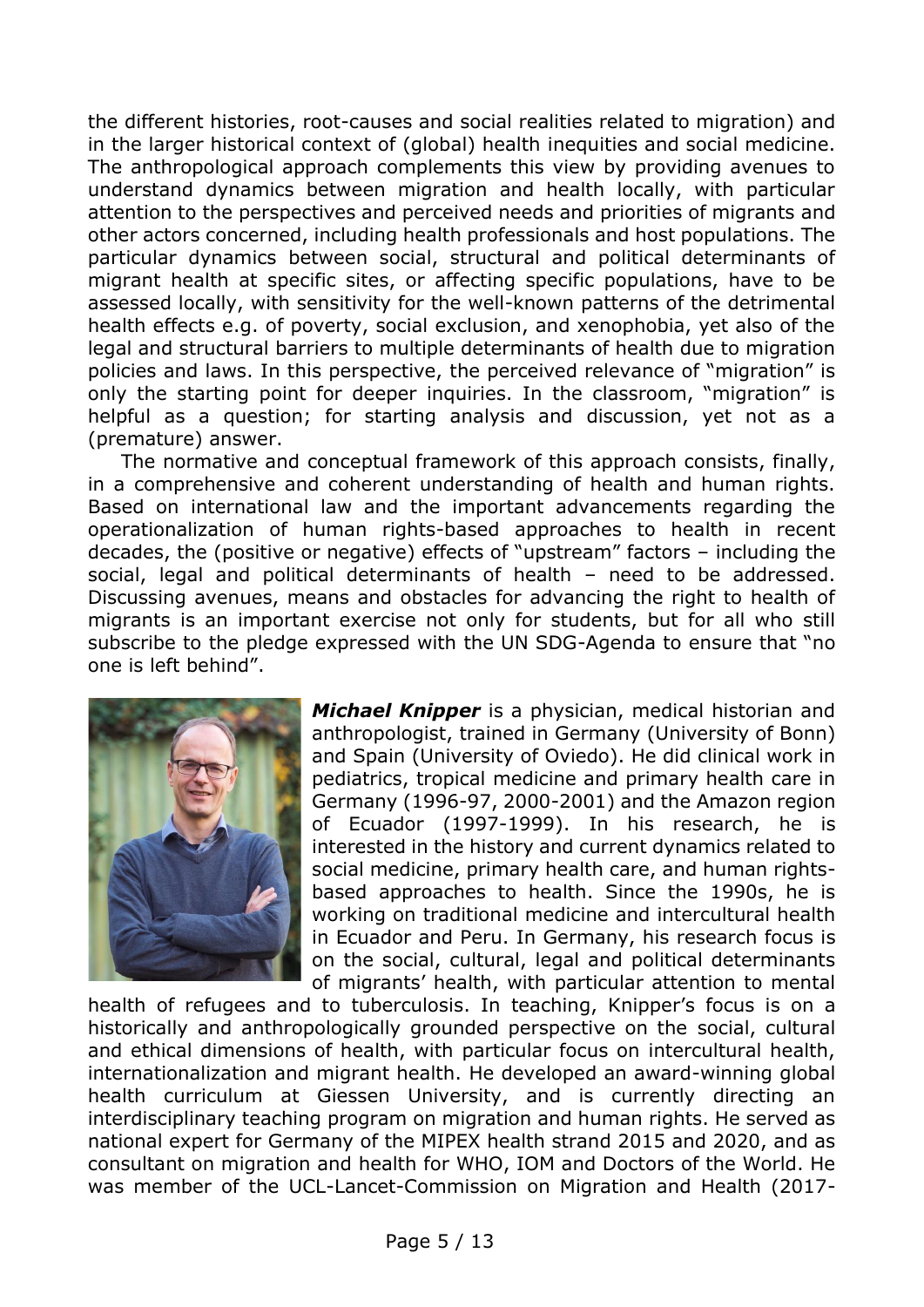2018) and is currently coordinating the Latin American Regional Hub of *Lancet Migration: Global collaboration to advance migration and health* [\(www.migrationandhealth.org\)](http://www.migrationandhealth.org/)

#### **Diversity competent health professionals – a crucial step towards inclusive health care for migrants and ethnic minorities**

#### **Allan Krasnik**

Emeritus Professor, Department of Public Health, University of Copenhagen, Denmark

Universal health services cannot be ensured without diversity-sensitive health professionals with abilities to care for a broad spectrum of population groups – many of these with features very different from their own. Most educational programs for health professionals have neglected this challenge and consequently missed the opportunity to ensure inclusive care which is able to meet the SDG principle of "leaving no one behind".

One of the consequences of this is the lack of equity in access and quality of care for migrants and ethnic minorities in many countries. This has been quite well documented in regard to suboptimal communication, delays and less optimal outcomes related to prevention, diagnostic procedures and treatment of many diseases - not least during the ongoing COVID-19 pandemic that has hit many migrants and ethnic minority groups harder than the majority populations.

In order to improve the interaction with migrants and ethnic minorities as well as other vulnerable patient groups, health professionals need to improve their knowledge and skills about the role of social and cultural identity and the significant effects of interaction between different kinds of identities within groups and individuals (intersectionality). The health professionals also need to understand and be able to reflect on the challenge of implicit and unconscious bias in their approaches and communications with patients as well as the role of differences in privilege and power. Very often, the social status and ethnic composition of health professionals differ quite substantial from that of their patients, which makes it even more crucial to prepare health professionals by ensuring such competence developments during professional training programs.

As a first important step in this development, universities and other educational institutions for health professions should ensure teaching of their teachers in order to motivate and help them incorporate diversity competence training in their teaching and eliminate hidden discriminatory and stereotyping elements in their curriculum. Secondly, program directors should carry out systematic analysis and assessment of all course material and content regarding the selection and presentation of identities, stereotypes and stigmatizing approaches. The educational institutions should support these processes on a management level and ensure the evolvement of the organization as a whole to become diversity sensitive by taking responsibility, incorporating it in their strategy and allocating resources.

Migrant and ethnic minority health is presently developing into a recognized academic discipline in many universities and training curricula should also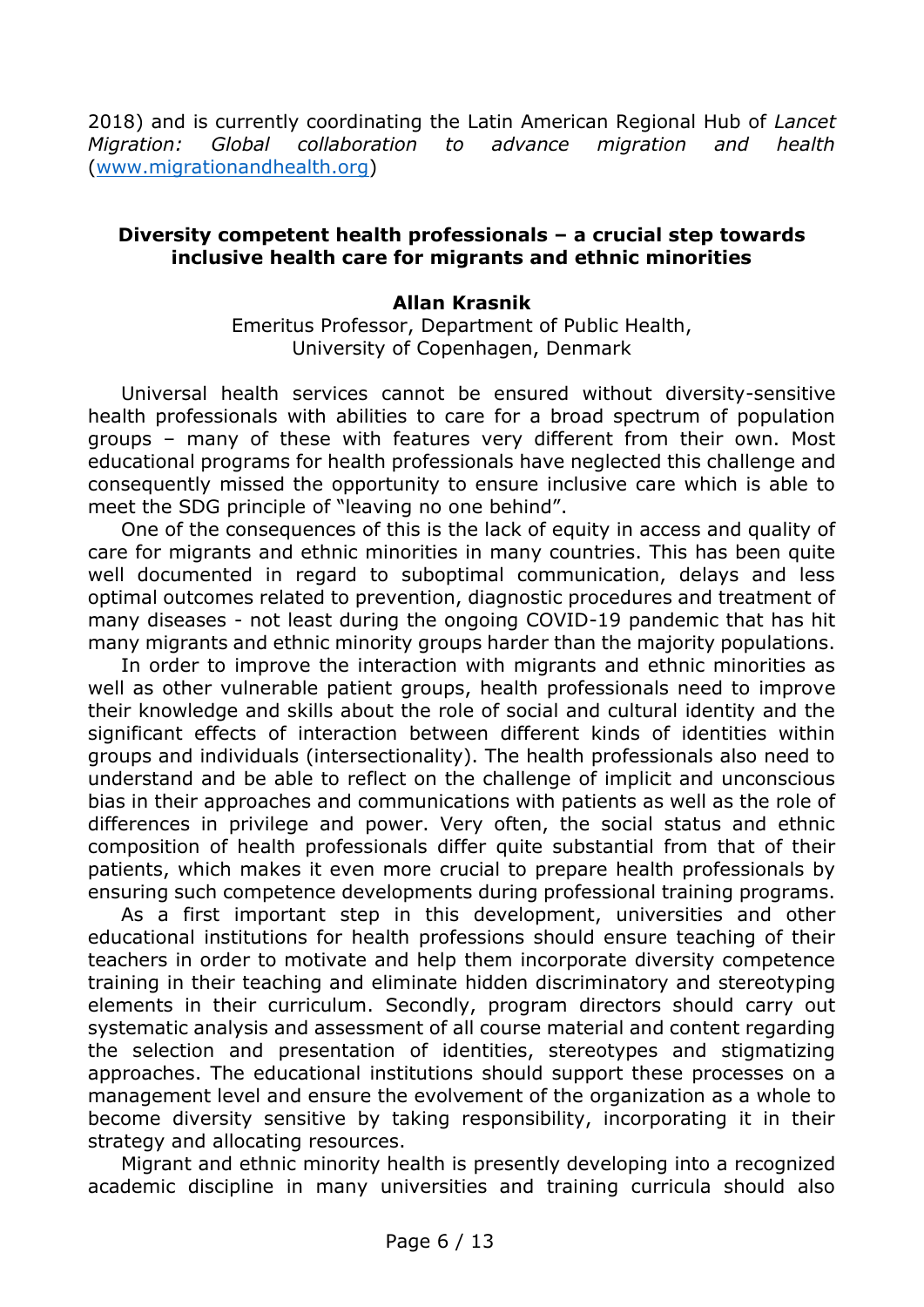benefit from specific, compulsory courses based on the theories, concepts and evidence produced by this growing field. Courses on communication are becoming common elements in health professional training programs – these should give special attention to issues of diversity sensitivity and also include training regarding the use of language interpreters as a basic tool in health care for diverse populations.

Finally, professional diversity competences are not sufficient – also the health care managers need competences in how to ensure diversity sensitive structural frameworks for professionals and patients in order to avoid structural discrimination and facilitate inclusion of patients from all minorities.



*Allan Krasnik* is a Medical Doctor, Master of Public Health and has a PhD degree in Public Health from University of Copenhagen. He is Professor emeritus of Health Services Research at the Department of Public Health, University of Copenhagen, and previous Head of Department. He has been founder and Director of the Danish Research Center for Migration, Ethnicity and Health, and now working in the Center as Senior Researcher.

He is former President of the Section of Migrant and Ethnic Minority Health in The European Public Health Association (EUPHA), and now member of its Steering Committee as well as a member of a number of national and international expert panels and committees within health services research and migrant and ethnic minority health for organizations such as WHO, the Global Society on Migration, Ethnicity, Race and Health, Dignity – Danish Center against Torture, the European Observatory on Health Policy and Practice etc.

Since 1972 his research and teaching has been focusing on health care policy and reforms, on migrant and ethnic minority health and equity in access and use of health services. He has been author and co-author of several hundred books and articles and leading several international, comparative studies and large Danish research projects on these topics. The last five years he has been the leader of a comprehensive Nordic project on health and welfare among young refugees focusing on health, education and labour market policies and integration in the Nordic countries.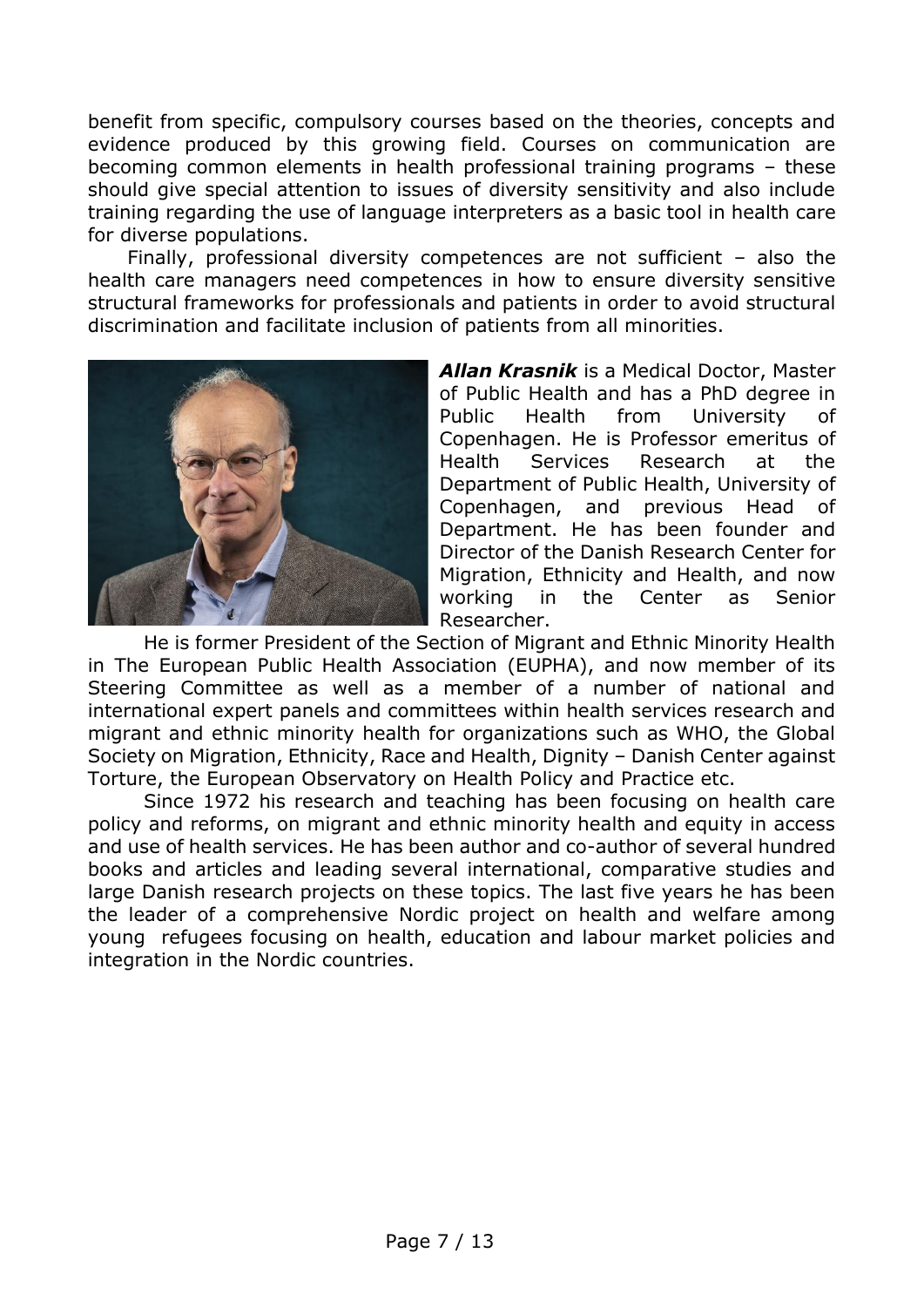### **One for all and all for one**

#### **Martin McKee**

Professor of European Public Health, London School of Hygiene and Tropical Medicine, UK

Public health is political. Ever since Rudolf Virchow's seminal investigation of typhus in Silesia, where he argued that physicians are the attorneys of the poor, it has been impossible to ignore the political determinants of health. However, these have attracted renewed attention with the use of innovative methods to demonstrate the complex relationships involved. For example, we now know that those living in communities where health was deteriorating turned to Brexit and Donald Trump in the UK and USA. Similarly, we are recognizing that racism, fostered by extremist politicians, is a determinant of health in its own right. In this presentation I will argue that public health training must engage with these issues, in particular looking at the role of divided societies, and as importantly, those who promote division, in undermining healthy public policy. This is of particular relevance to understanding the role that migrants play in the health of a society. They make many positive contributions and, as the pandemic has revealed, are disproportionately represented among the often-invisible essential workers that allow society to function. Yet they are too often targets of abuse by those who seek to undermine the model of solidarity on which the post-war welfare state is based as well as politicians climbing the "greasy pole" by appealing to xenophobic instincts as they spread lies and create a "hostile environment" for migrants. To recall Martin Niemöller's famous words, "first they came for …". Drawing on my own teaching on the political determinants of health I will review the themes and issues that I believe that all public health students should be aware of in understanding the health of contemporary society in the context of migration and the threats that it faces from those who would divide us.



*Martin McKee* is Medical Director and Professor of European Public Health at the London School of Hygiene & Tropical Medicine, Research Director at the European Observatory on Health Systems and Policies, and a former President of the European Public Health Association. He has been a member of numerous commissions and boards, including the current Pan European Commission on Health and Sustainable Development chaired by Mario Monti and the European Commission's Expert Panel on Investing in Health. He has been elected to the UK Academy of Medical Sciences, Academia Europeae, and the US National Academy of Medicine and has published over 1,300 papers in peerreviewed journals on a range of public health issues. He has a large following on twitter as @martinmckee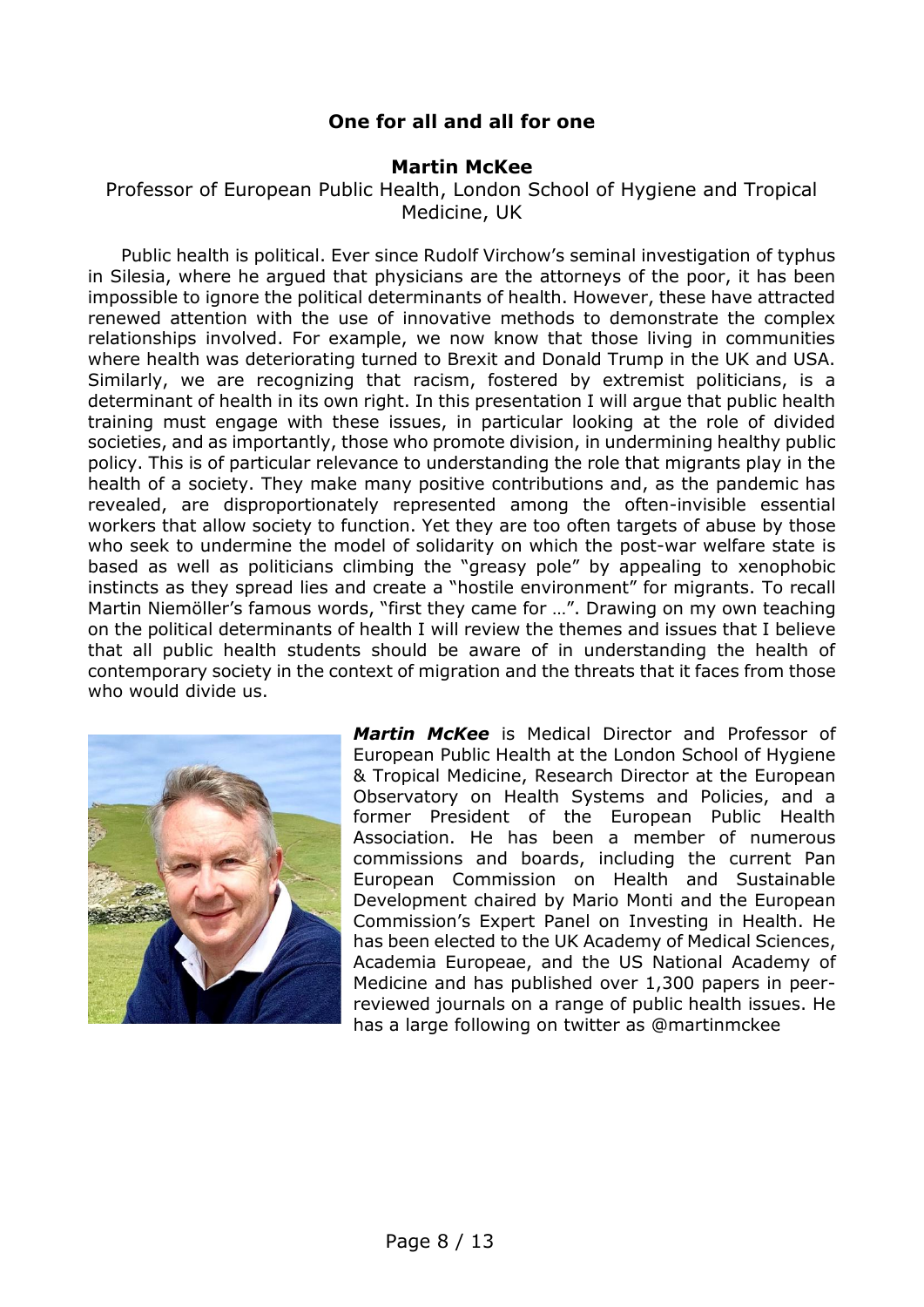#### **Cultural competence: Educating health professionals about migrant and refugee health**

#### **Irena Papadopoulos**

Professor of Transcultural Health and Nursing, School of Health and Education, Middlesex University, London, UK

The presentation will explore the benefits of educating health professionals about migrant and refugee health issues and challenges in a systematic way.

Now, more than ever, healthcare professional education needs to adopt a human rights approach to enable current and future professionals to deliver culturally competent care that provides:

- the necessary awareness of the importance of the migrants' and refugees' cultural identity,
- the knowledge about their health beliefs and self care practices,
- the sensitivity needed to develop therapeutic relationships, and
- the practical skills and wisdom to respond and advocate for the migrants' and refugees' health needs and human rights, and if necessary, to challenge stereotypes, inequalities, and discrimination which migrants and refugees often endure.

The presentation will propose policy changes that need to be made to encourage and promote the successful adoption of culturally competent education for health professionals at all levels.



*Irena Papadopoulos* is the Professor of Transcultural Health and Nursing, and the Founder and Head of the Research Centre for Transcultural Studies in Health at Middlesex University, London. She has been researching issues related to transcultural health and cultural competence for over 30 years. She is the originator of the work that led to the development of the *Papadopoulos, Tilki and Taylor (1998)* model of transcultural nursing and cultural competence. Much of her research has been focused on migrant and refugee health and wellbeing.

In 2008 she co-founded the IENE programme (Intercultural Education of Nurses -and other health professionals- in Europe). Eight IENE projects have been completed and two more are in progress. Two of the IENE project specifically focused on refugees. All projects have been funded by the European Commission.

Since 2010 she has been researching compassion. She has coined the concept '*culturally competent compassion',* as well as *'culturally competent and compassionate [CCC] leadership'.* In 2018 she published her book '*Culturally Competent Compassion: A guide for healthcare students and practitioners'* which includes chapters on CCC leadership, CCC learning and practising, researching CC compassion, measuring CC compassion, etc.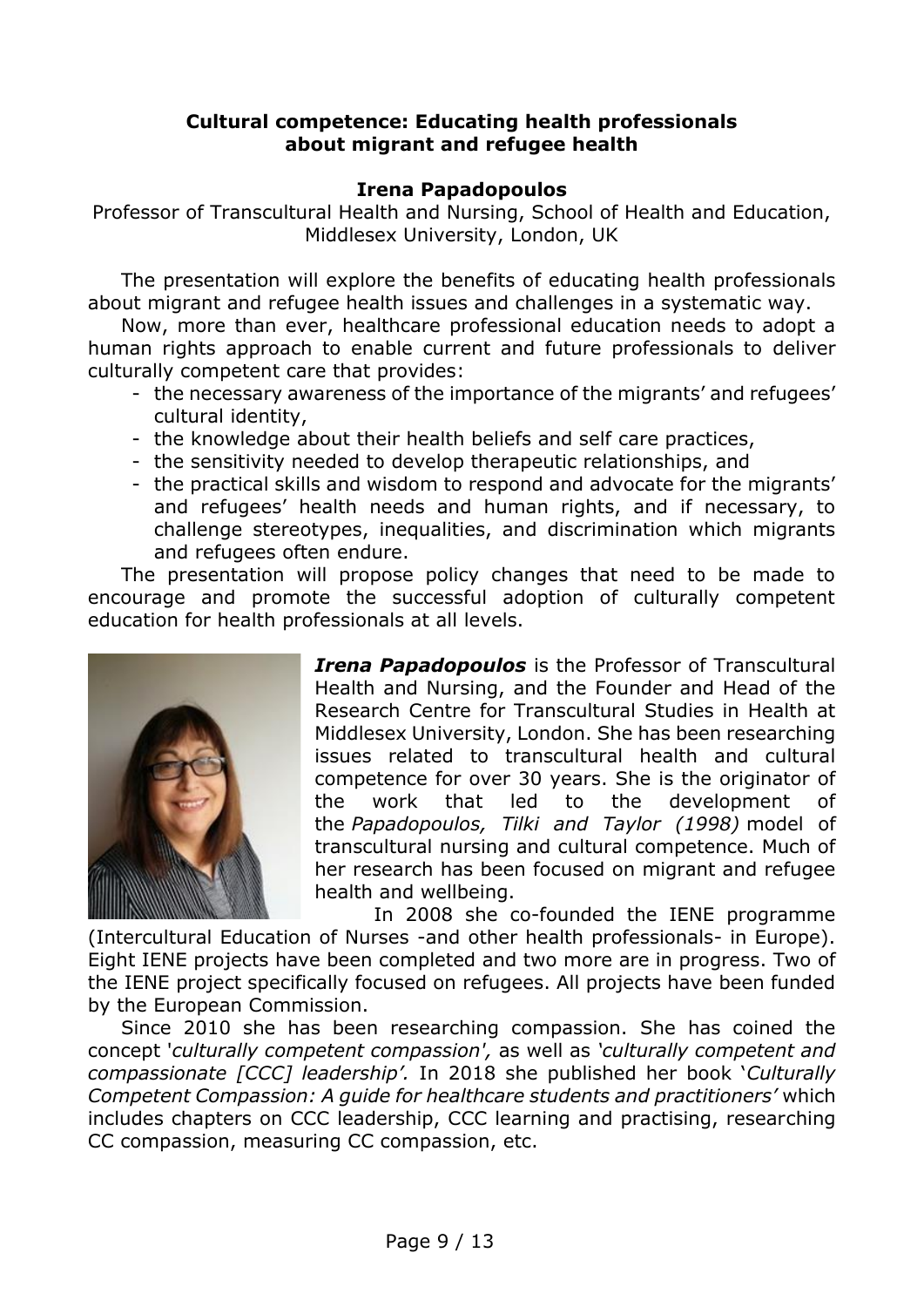During 2017 -2020 she worked on the project CARESSES (funded by HORIZON 2020 and the Japanese Ministry of Internal Affairs and Communication) which developed the first-ever guidelines for the production of the first culturally competent AI socially assistive robot for health and social care.

#### **Migration matters: Intersectionality, equity, and health professional education**

#### **Denise L. Spitzer**

Professor, School of Public Health, University of Alberta, Edmonton, Canada

Over 326 million people world-wide can be classified as migrants including immigrants, migrant workers, refugees, asylum seekers, undocumented workers, or internally displaced persons. The acquisition or imposition of these labels by state actors in concert with agreements laid out in international conventions structures migrants' mobility across sites of departure, transit, and destination. Importantly, gendered and racialized divisions of labour are strongly intertwined with these assignations. In Canada, as in many countries of the global North, racialized migrants from the global South are more likely to be recruited into temporary migration categories. Moreover, racialized migrant women disproportionately occupy the lowest echelons of the labour market resulting in downward mobility and deskilling. Migration and racialized status, gender, socioeconomic class, ethnicity, and other intersecting social markers contour access to determinants of health, including uptake of health care services. Despite the perception that they over-burden local health care resources, migrants, for a host of reasons, generally under-utilize formal health care services.

Biomedical education trains students to identify and treat disease – regarded as a singular, identifiable, and generalizable entity, and emphasizes (with good reason!) technological competence. Focusing attention on the individual and proximate causes of a current complaint potentially erases patients' life trajectories and the broader social context in which they are situated. In recent decades, efforts to acknowledge patients' cultural influences have been incorporated into biomedical education through the promotion of cultural sensitivity and cultural competency where health care providers gain an understanding of the dominant health beliefs and practices of their client base as a means of offering more effective migrant health care. This approach, however, has been critiqued for its tendency to rely upon and reinforce cultural stereotypes and for identifying culture as a decontextualized and singular barrier that needs to be breached in order to assimilate migrant patients into the local biomedical system. Furthermore, it fails to consider diversity of practices, values, beliefs, and lived experience, and the import of sociopolitical and individual context.

Incorporating an intersectional lens into medical training responds to the call for (re)introducing the 'social' into medicine and may help promote migrant health equity. Rooted in black, indigenous, queer, and post-colonial feminisms, intersectionality refers to the mutually-constituted and fluid constellation of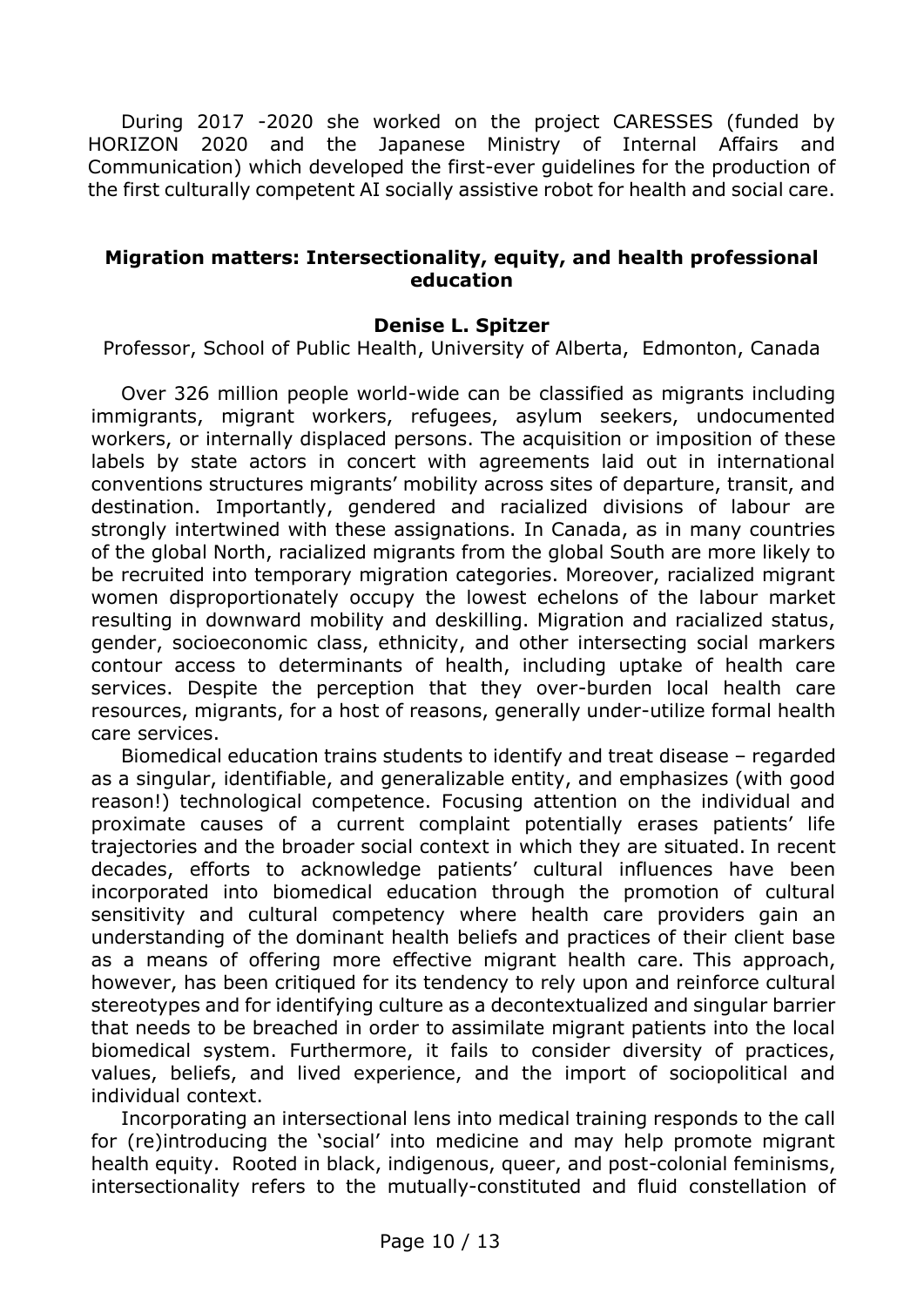interacting categories of social markers such as socio-economic, racialized, and migrant status, gender, sexuality, ethnicity, indigeneity, ability, geography, etc., that inform lived experience and produce social location. Importantly, intersectionality does not automatically privilege particular axes of difference (e.g. gender – nor is it additive. Instead, it highlights the totality of these interacting categories, which is how we are presented (and respond) to the world where we experience, depending on context, varying degrees of both oppression and privilege. In essence, intersectionality allows us to unpack the tangled relationships amongst social location and social structures that underpin health disparities.

Biomedical education that includes "structural competency as a trained ability to discern how a host of issues defined clinically as symptoms, attitudes, or diseases . . . also represent downstream implications" (Metzl & Hansen, 2014) would be an important step towards reframing the gaze of health practitioners to situate migrant patients within their intersectional status by teasing out their individual stories and interrogating the structural matters that have shaped and continue to shape their wellbeing.



*Denise L. Spitzer* PhD, a critical feminist medical anthropologist, is a Professor in the School of Public Health at the University of Alberta and an Adjunct Professor in the Institute of Feminist and Gender Studies at the University of Ottawa, where, from 2005-2015, she was the Canada Research Chair in Gender, Migration and Health and a Principal Scientist in the Institute of Population Health. In addition to undergraduate studies in Biology, Chinese Language, and Music, she holds a Master's degree and doctorate in Anthropology from the University of Alberta. Engaging in participatory research with migrant communities around the world, Dr. Spitzer

is interested in examining how global processes, mediated through intersectionality, are implicated in health and wellbeing and experienced and expressed at the level of the body. Her current program of research focuses on the impact of the global economy and multiple levels of policy-making on immigrants, migrants and refugees in different parts of the globe, most notably Southeast and East Asia, Canada, and the Horn of Africa, and engages with critical perspectives of the body, transnationalism and constructions of identity. She is the recipient of 31 research grants as principal investigator and 38 as coinvestigator, and experience facilitating numerous multinational and multilingual participatory research projects. Professor Spitzer has published in journals such as *Gender & Society*, *Medical Anthropology Quarterly,* and the *Canadian Journal of Public Health*. Her edited collection, *Engendering Migrant Health: Canadian Perspectives* (University of Toronto Press, 2011) was cited as one of the best policy books of 2011 by the Hill Times and was awarded a WGSRF Outstanding Scholarship citation by the Women's and Gender Studies Association in 2013.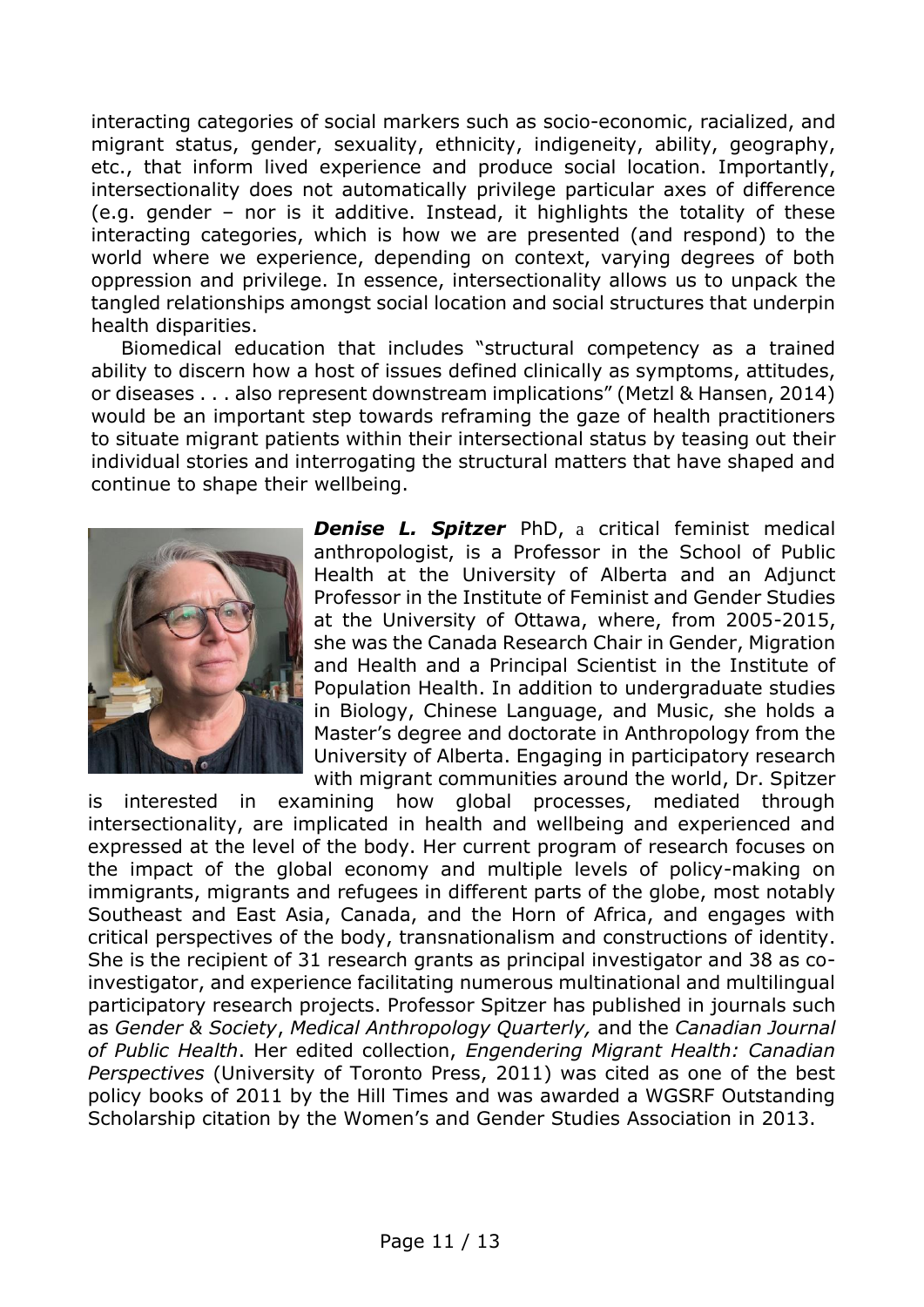#### **Introduction of University of Pécs Medical School migration health training programs**

#### **Istvan Szilard**

Professor & Chief Scientific Adviser University of Pecs Medical School, Hungary

Since 2008, WHO repeatedly called on member states for developing/ strengthening 'migrant sensitive' health care systems. It was well highlighted in WHO's "Migration Health Strategy and Action Plan in Europe", adopted by consensus in 2016. In fact, there is still a significant shortage in higher education programs, aiming to build the required human resource capacity for its realization.

As a result of the endowment of the WHO Collaborating Centre for Migration Health Training and Research at University of Pécs Medical School – in harmony with WHO and ECDC recommendations and with the support of the Medical School's management - migration health aspects have been incorporated into the undergraduate and postgraduate training of medical students as follows:

Undergraduate programs (running simultaneously in Hungarian, English and some also in German) are part of the regular training and are offered as optional courses as well. Each study year, about 400 medical students participate the programs.

Postgraduate program: Specialist in Migration Health. Within the frame of the European Commission's ERASMUS initiative, the four semester, six module, 120 ITC value interdisciplinary postgraduate migration health training program has been developed by the 'CHANCE' consortium of six EU universities, coordinated by University of Pécs Medical School. During the ERASMUS evaluation process the program has received the maximum scores regarding 'European added value'. The academic content is built around six core competencies/modules and the approach of the training is 'problem-based learning.'



*Istvan Szilard* is a specialist in Internal Medicine and Public Health Medicine. He has a Ph.D degree in Health Sciences. Since 2007 he is acting as titular Professor at the University of Pécs, heading the Migration Health programs of the Medical School and he is the Co-Director of the WHO Collaborating Centre on Migration Health Training and Research at University of Pécs Medical School. During the civil war in Post-Yugoslavia he joined the International Organization for Migration (IOM) in

1996, with the tasks of planning and coordinating emergency and post-conflict humanitarian operations in the Balkans. Between 2004 and 2007 he held the appointment of IOM Senior Migration Health Adviser for Europe and liaison person to EC on migration health, posted in Brussels. He was a member of the expert teams that have developed WHO and ECDC European migration health strategy and programs. He has published more than one hundred scientific articles. The European Parliament decorated him with the 'European Citizen' award in 2017.